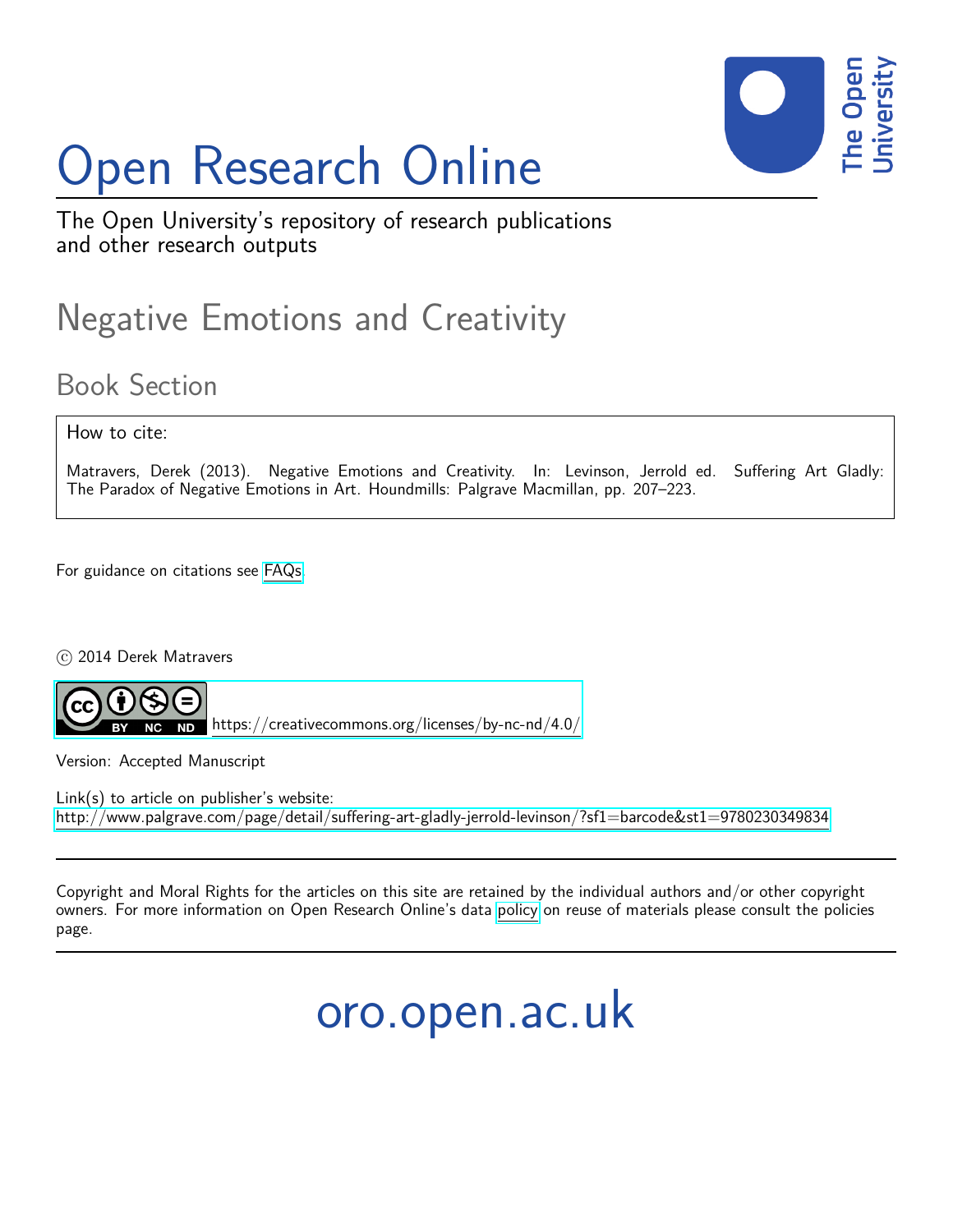#### **Negative Emotions and Creativity**

#### Derek Matravers

I. Certain works of art, particularly the narrative arts, feature episodes that are apt to provoke experiences that spectators find painful. A paradigm example would be the scene in *King Lear* in which Regan and Cornwall put out Gloucester's eyes. If we combine this fact – that some art gives rise to painful experiences – with the hedonic theory of motivation we seem to have an inconsistency. This is the so called 'paradox of tragedy'; that people both are and are not motivated to pursue painful experiences. In a helpful recent article Aaron Smuts has done work disentangling various claims, and shown that the so-called paradox is not a paradox at all as there is no reason to believe the hedonic theory of motivation. Instead, he argues, we are left with two questions that do merit attention: the 'motivational question' and 'the difference question'.

The *motivational question* asks: Why is it that people want to see putatively painful art? And, the *difference question* asks: Why are people more willing to experience painful affect in response to art than in their normal lives? (Smuts  $2009:43$ 

I think Smuts is right about the problems that arise with respect to episodes in narrative art such as the blinding of Gloucester. However, I think 'the paradox of tragedy' has helped obscure the deeper and more interesting links between art and the negative emotions. In this paper I will show that, given certain plausible assumptions, a picture emerges in which the negative emotions have a fundamental role in accounting for the value of art. I claim, in short, that artistic creativity is at base the working through of certain negative emotions, and that this explains the categorical nature of the value of art. Having argued this, I will return to Smut's two questions at the end of the paper. To simplify matters, I shall limit myself to a discussion of painting, although what I say generalises, to an extent, to some other art forms.

The first assumption I shall make is a rather sharp division within painting between works that are, and works that are not, art. All will concede that in applying another coat of gloss paint to my front door I do not produce art. Fewer will concede Richard Wollheim's distinction between paintings that are, and paintings that are not, art:

So, there are house painters: there are Sunday painters: there are worldpoliticians who paint for distraction, and distraught business-men who paint to relax. There are forgers – an interesting group. There are chimpanzees who have brush and colour put invitingly within their reach: there are psychotic patients who enter art therapy, and madmen who set down their visions: there are little children of three, four, five, six in art class, who produce work of explosive beauty: and there are the innumerable painters of street-scenes, painters of Mediterranean ports, still-life painters, painters of mammoth abstractions, whose works hang in old-fashioned restaurants or modern banks, in the foyers of international hotels and the offices of exorbitant lawyers, and who once, probably, were artists, but who now paint exclusively for money and the pleasure of others. None of them are artists, though they fall short of being so to varying degrees, but they are all painters. (Wollheim 1987: 13)

The matter is not one of linguistic stipulation; it is not a question of how the term 'art' is used. It is rather a question of whether Wollheim has succeeded in providing a distinction with a difference. I think he has, and light will be cast on that difference in the discussion below. In what follows, when I talk about paintings or about art I will mean the rather narrow set of objects that Wollheim gestures at in the quotation above.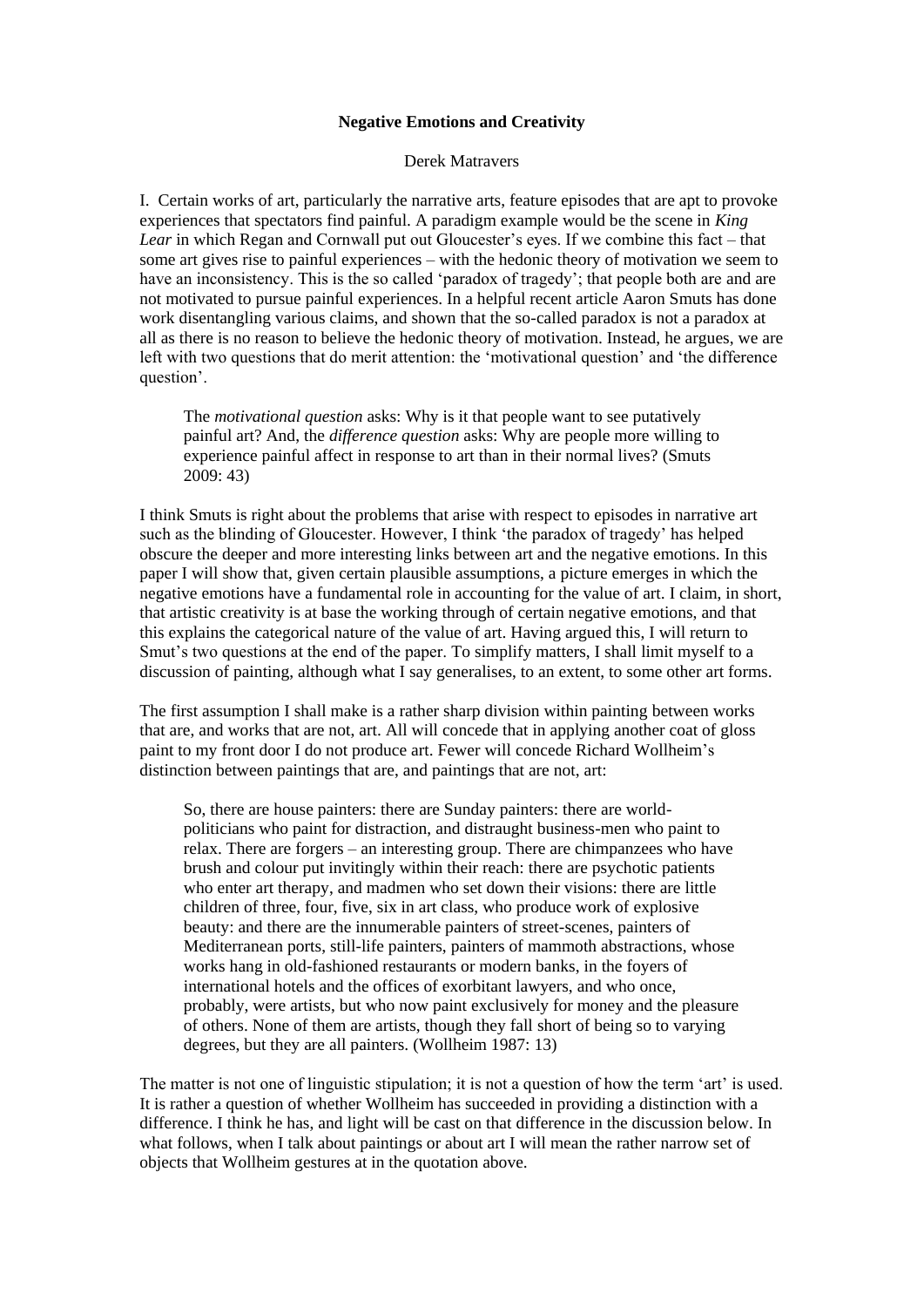The link between art and the negative emotions in best found through reflection on the nature of artistic value. My second assumption is Malcolm Budd's account of artistic value:

If a work of art is a good work, that is so in virtue of its nature or character, the constellation of properties that constitute it: it is these properties that need to be cited in support in an assessment of the work's value. And the reason why a work of this nature or character is a valuable work of art is that the experience offered by this work – the appropriate experience *of* this constellation of properties – is intrinsically rewarding: the intrinsic value of the experience is a measure of the artistic worth of the constellation of properties that compose the work. (Budd 2007: 95)

Although I agree with Budd that the properties that constitute the work are those that 'need to be cited in support in an assessment of the work's value', it is an open question whether such justifications will always be available.

My third assumption is that the value of some works of art, and perhaps an element of the value of all works of art, is *categorical*. The categorical status of a value is a complicated notion, although familiar from other parts of philosophy. There are at least three aspects to it. First, the value of a work of art can be experienced as being – for want of a better way of putting it – of 'supreme' value. That is, the experience is captured in judgements of the sort 'if anything is valuable, then that is valuable.' The problem has been explored somewhat in the philosophy of music, in attempts to say what is meant by judgements that a work is 'profound'. Part of what is meant by such a judgement, according to Jerrold Levinson, is that the music 'strikes us as touching, in some fashion or other, on the most fundamental and pressing aspects of human existence' (Levinson 1992: 59). My claim is that some paintings strike us in that way. Second, our judgement arises from our experience of the work, rather than inferentially. We grasp that the work is valuable independently of our grasp of the grounds of this value. Furthermore, our judgement does not depend on our ability to articulate these grounds. (I remain agnostic as to whether it is always possible for the grounds to be brought to awareness; that is, in Budd's terms, for 'an assessment of the work's value' to be articulated, although it would not surprise me if it were not always possible.) Finally, there is the Kantian thought that the value is experienced as being independent of the viewer; that is, as not depending on any particular interest or end the viewer happens to have at the moment the viewing takes place.

I should add that it is not part of my claim that the viewer's experience of the value of the work is veridical. It is sad but true that works that are 'pseudo-profound' are not easily distinguished from works that really are profound. Robert Sharpe provides plausible examples of composers whose works, he claims, are apt to be mistaken for profound works: Gorecki and Tavener (Sharpe 2004: 118). Regarding literature, the same suspicion hangs around the later works of Hemingway, and, amongst those of us who admire Rothko's paintings, there is a worry that their tendency to encourage 'muffled threnodies to the ineffable' forms a barrier to our understanding (Hughes 1991: 240).

The categorical nature of at least some aspects of artistic value has an analogy with morality in all three of the aspects mentioned. Notoriously, the phenomenology of moral obligation is of a categorical requirement. First, the feeling of moral obligation is a feeling of being bound by invisible and involuntary chains. John McDowell famously claims that obligation is experienced as overriding: as *silencing* competing motivations (McDowell 1978). Second, we generally feel the requirement before we are aware of the grounds for the requirement. As Beatrice Longuenesse has recently put it, 'common moral understanding may have a correct representation of what duty commands without having a clear representation of the universal moral principle under which this command is justified' (Longuenesse 2012: 27). Finally, and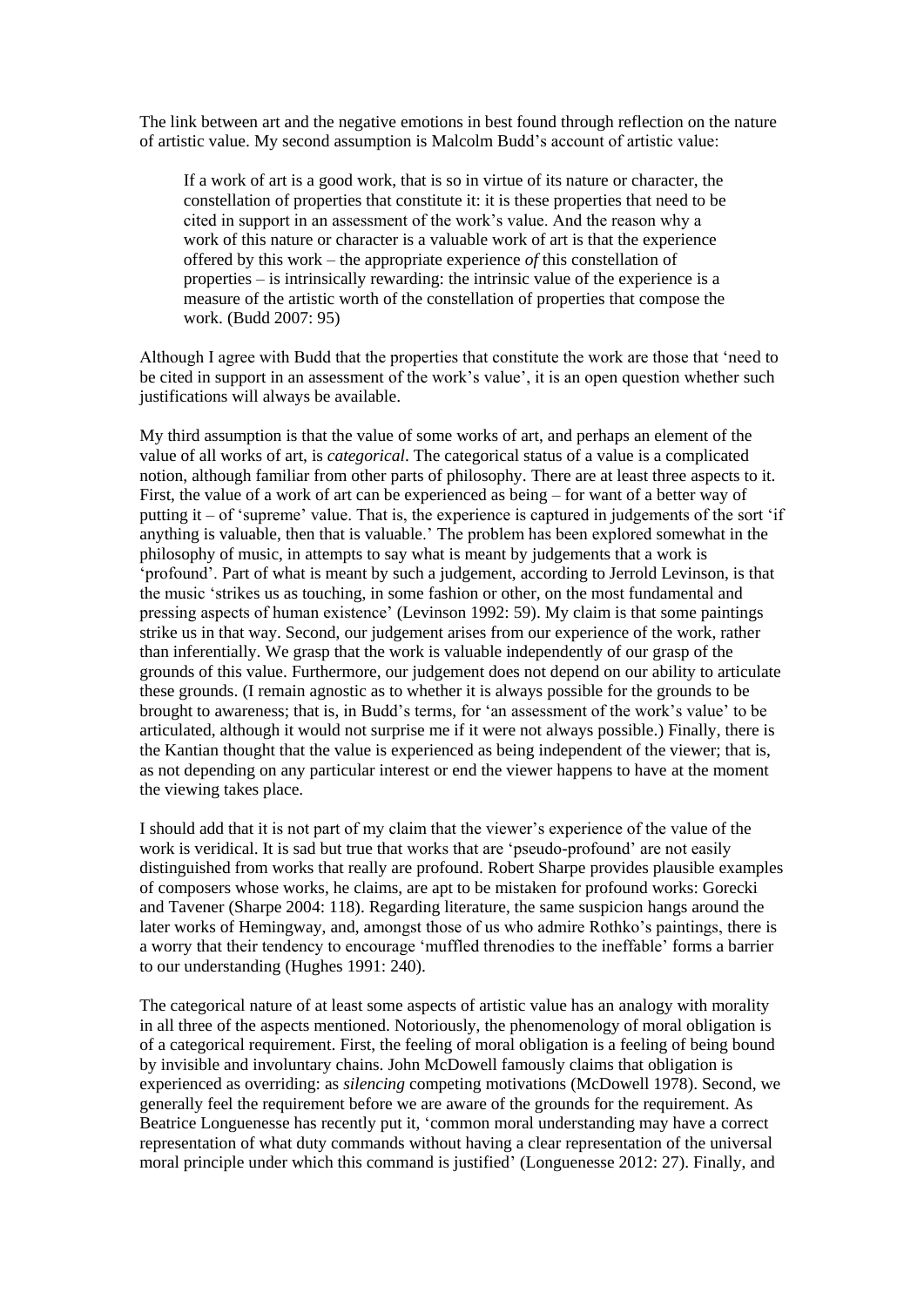more familiarly, moral requirements are experienced as independent of whatever interest or end the agent happens to have at that particular moment.

That we experience the demands of morality as categorical is, of course, the source of philosophical puzzlement. Moral requirements appear to outrun any reasons we might have for them. As a result, attempts to ground morality in reason (for example, social contract theory) are widely thought a failure as the moral requirements still appear binding to us even when those reasons no longer apply. Kant famously attempts to answer the question of the source of moral requirement by talk of 'respect for the moral law' (Kant 1948). However, as there is no adequate naturalistic account of this the attempt must be regarded as a failure. There has recently been a great deal of work that attempts to build on Freudian insights in attempting to locate the source of feelings of moral obligation in our early psychological development.<sup>1</sup> As Bernard Williams has argued, "Once we have ceased to believe in Kant's own foundation or anything like it, we cannot read [the experience of moral obligation] in this way at all…it seems to come 'from outside' in the way that conclusions of practical necessity always seem to come from outside – from deeply inside" (Williams 1985: 191). More recently, Samuel Scheffler has provided a convincing argument that psychoanalysis is the only way to provide a naturalistic account of the experience of moral obligation (Scheffler 1994: ch. 5).

Clearly there are differences between the moral and the aesthetic case. In the moral case it is, typically, a course of action that we feel is of overriding value while in the aesthetic case it is an object, typically, a work of art. However, what drives people to appeal to psychoanalysis is the experience of value as categorical, and this is true of both the moral and the aesthetic case. To quote Longuenesse again, 'any imperative that is presented as categorical, which is to say unconditioned by any particular interest or end, and thus unamenable to criticism in the light of its adequacy to that end or the value of the end it is supposed to serve, is characteristic of the structure of the superego/ego ideal' (Longuenesse 2012: 33). We do not, however, need to rely merely on Longuenesse's observation: we have independent reason, within our thinking about the arts, for adopting this approach.

II. Our task is to throw light on the categorical value that art has for us. We need to provide an account of the deep internal sources of artistic creativity that informs our understanding of interpreting and valuing individual works of art. This is more difficult than it might appear. We cannot make use of accounts of creativity--for example, those which identify creativity with combining elements in unexpected ways--that do not represent creativity as internally related to value. Instead, we need to account for the categorical value of art in terms of the creativity that went into its making.

Fortunately, there is such an account in the literature in the work of Melanie Klein and her followers. It will not be a surprise to anyone familiar with Klein's work that the negative emotions are found right at the centre of that account. This is not the place to venture a full account of Klein's theory of infantile psychosexual development, so I will rely on Juliet Mitchell's summary of the relevant part of that theory:

The ego makes use of [projection, introjection and projective identification] to cope with the inner world and the constant interaction between inner and outer. Its own destructive feelings – emanations of the death drive – make the baby very anxious. It fears that the object on which it vents its rage (e.g. the breast that goes away and frustrates it) will retaliate. In self-protection it splits itself and the object into a good part and a bad part and projects all its badness into the outside

1

 $1$ . The approach, once rather marginal, is in danger of becoming mainstream. In addition to those quoted in the text, further prominent defenders of this approach are Jonathan Lear and David Velleman (Lear 1999; Velleman 1999).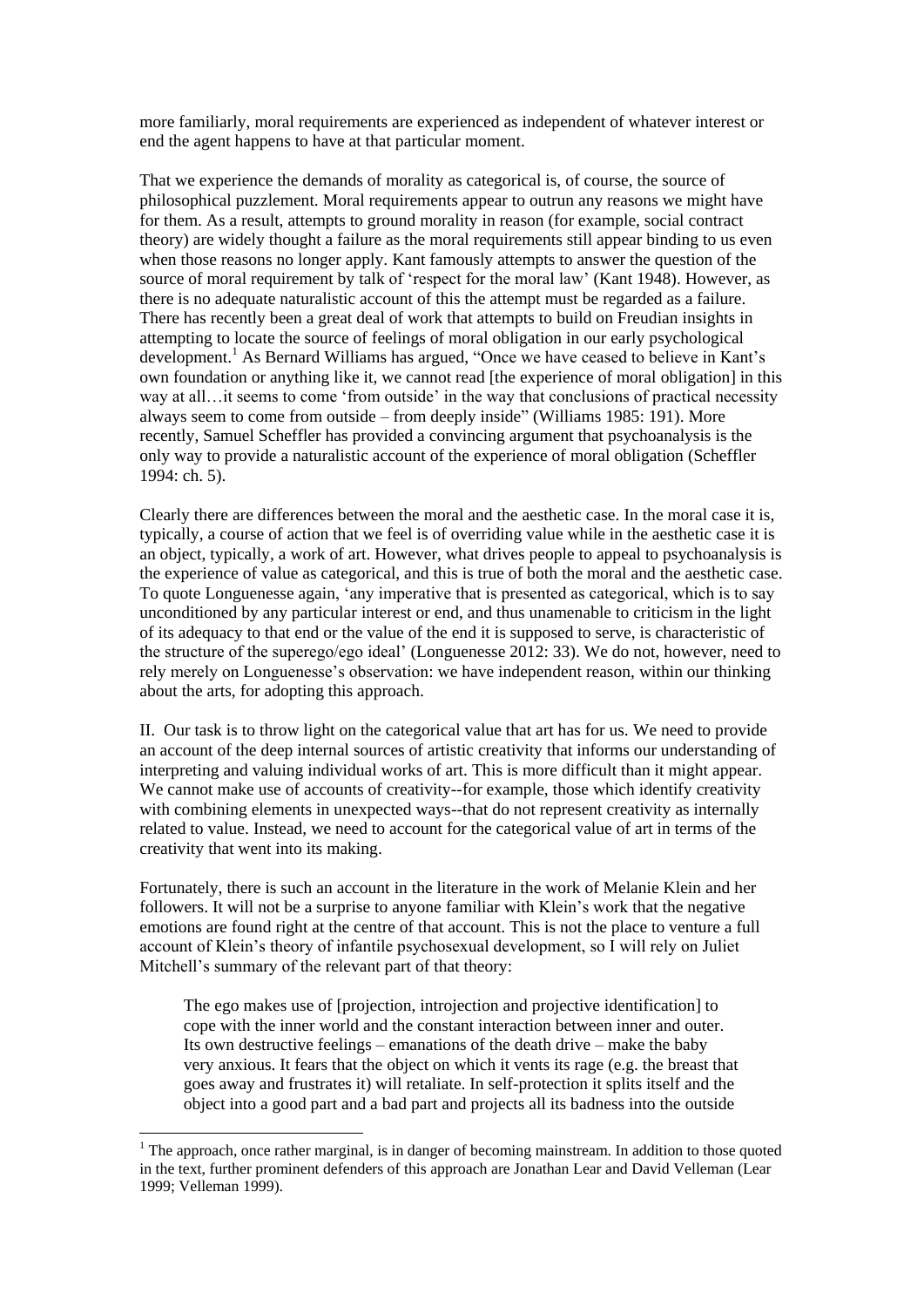world so that the hated breast becomes the hateful and hating breast. Klein describes this as the paranoid-schizoid position. As developmentally the ego becomes able to take in the whole person, to see that good and bad can exist together in the same person, it continues to rage against the mother for the frustrations she causes, but now, instead of fearing retaliation, it feels guilt and anxiety for the damage it itself has done in phantasy. Klein calls this the depressive position. In overcoming this position the baby wishes to undo or repair the earlier phantasized destruction of the actual and internalised mother. (Mitchell 1986: 20)

For Klein, the key to creativity is the overcoming of the depressive position, characterised by the desire to 'undo or repair the earlier phantasized destruction of the actual and internalised mother.' She tells us in some detail of the development of the painter, Ruth Kjar. Kjar was evidently suffered from feelings of loss and depression which she overcame by painting; eventually painting her relatives, her mother in old age, and then her mother in the prime of her life. From this, Klein concludes: 'It is obvious that the desire to make reparation, to make good the injury psychologically done to the mother and also to restore herself was at the bottom of the compelling urge to paint these portraits of her relatives' (Klein 1929: 93).

The account has been usefully filled out further by Klein's follower, Hannah Segal. Segal begins her account in the orthodox Kleinian way:

The wish to restore and re-create is the basis of later sublimation and creativity…all creation is really a re-creation of a once loved and once whole, but now lost and ruined object, a ruined internal world and self. (Segal 1952: 44- 47)

She then presents five case studies in support of the Kleinian claim that reparation is something on which we can embark only once we have worked through the depressive position. The five studies are of artists who are somehow stuck in this position, unable to move on, and unable to be creative. Segal concludes that creativity stems from overcoming negative emotions and moving onto a more positive stage in one's mental development.

One might think that this all takes place at too high level of abstraction to be of any use as a theoretical basis for criticism. After all, the claim is that *all* artistic creativity is rooted in the overcoming of the depressive position. Criticism characteristically discusses individual works of art in their full particularity; what it is to understand this particular work, and how this particular work stands in terms of value to other works. Evidently Segal thinks her account does have something to say on this issue. She says, of papers from the psychoanalytic tradition:

Until recently such papers were not mainly concerned with aesthetics. They dealt with points of psychological interest but not with the central problem of aesthetics, which is: what constitutes good art, in what essential respect is it different from other human works, more particularly from bad art? (Segal 1952: 43)

The way in which the theory bears upon particulars takes its inspiration from a line of Rilke's which Segal uses as an epigraph for her paper: '…For Beauty is nothing but the beginning of Terror we're still just able to bear, and why we admire it so is because it serenely disdains to destroy us…' (*Duino Elegies* (1923)). This line is also quoted by Michael Tanner in his book on Nietzsche as the 'basic thought' of *The Birth of Tragedy* (Tanner 1994: 17). The fundamental structure of Nietzsche's and Segal's account is the same. In both there is something terrible and unbearable, yet utterly compelling, which is the source of the attraction and value of art: in Nietzsche this is the Dionysiac abyss, in Segal the torture of the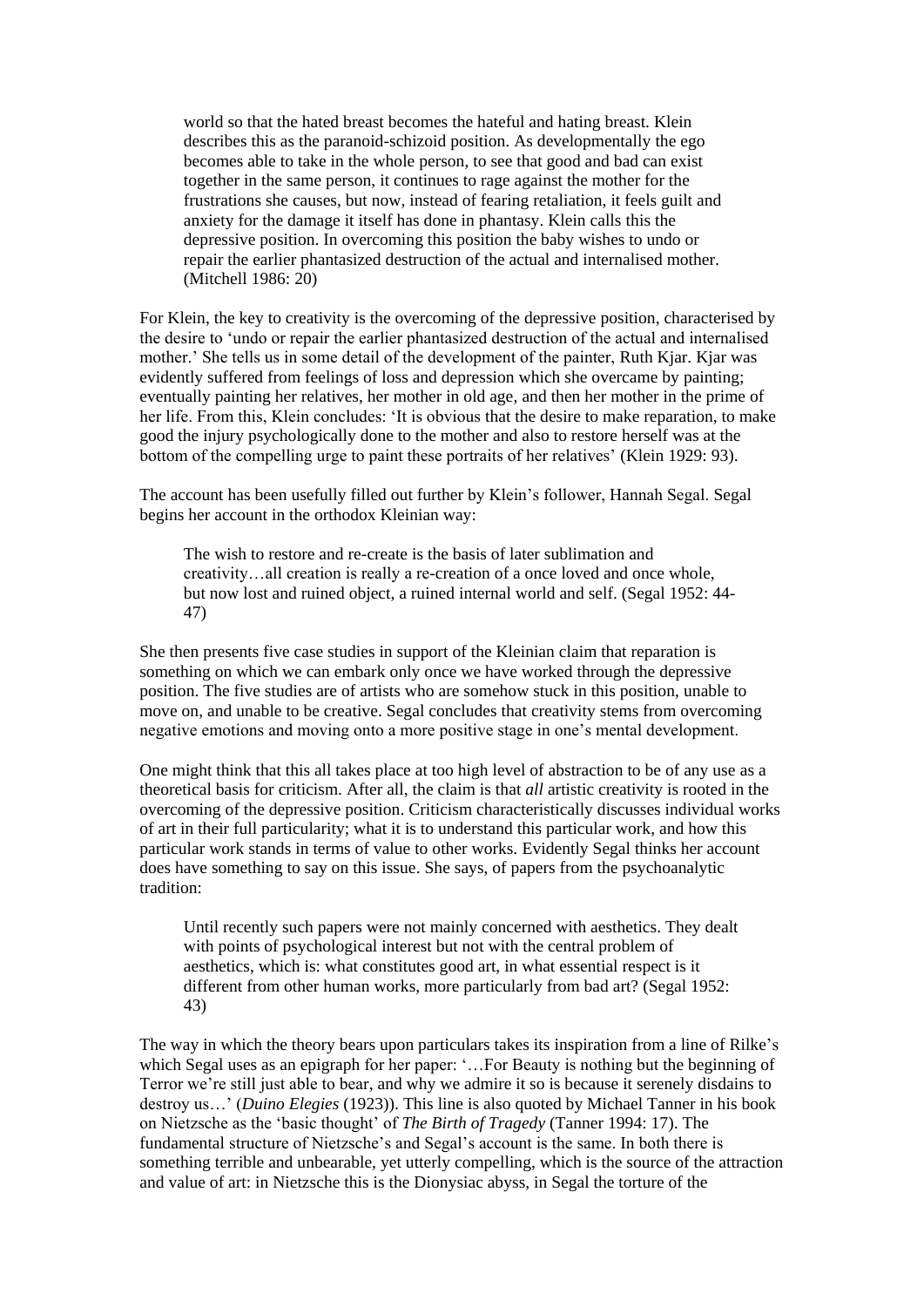depressive position. And in both there is something that mitigates this: in Nietzsche the Apolline surface in which the Dionysiac is reflected, and in Segal the reparation that recreates the lost and ruined inner objects. As Segal puts it:

It would appear then that two factors are essential to the excellence of a tragedy: the unshrinking expression of the full horror of the depressive phantasy and the achieving of an impression of wholeness and harmony. (Segal 1952: 56)

Clearly, achieving the balance between the terror we are just able to bear and whatever it is that prevents it from destroying us, is, for these two approaches, the skill essential to creativity. The success or failure in drawing this balance is the key to the value of particular works of art.

The Klein/Segal approach to creativity has the advantage over the Nietzschean approach in that there is more to draw on in describing how particular works might succeed or fail. Recall, the claim is that the source of what is compelling in art is our profound negative emotions: 'the unshrinking expression of the full horror of the depressive phantasy'. The link between the abstract theory and particular works of art is that such expression would, clearly, be difficult to bear and difficult to bend to one's will in the creation of 'an impression of wholeness and harmony'. Whether, or how, the artist succeeds in doing this is, on this view, the principal determinant of the quality of an individual work.

For some, this account will be vitiated by its appeal to psychoanalysis, and so something needs to be said about my reliance on it here. I offer two remarks: one in support of Kleinian psychoanalysis and the other in qualification of my allegiance to it. In support, it must be borne in mind that I have not given the full details of the case on which Klein's conclusion rests, but even with details supplied, it is admittedly only a single case. However, there are other grounds for taking Klein's conclusions seriously: she has a background theory that rests on years of clinical observation which gives her an explanatory framework, and her conclusions here sit within that framework. Furthermore, it is difficult to see what other kind of account of creativity will serve our purposes. A purely causal account of how works came to be would provide nothing that could feed into the understanding and criticism of a work. Accounts of creativity that are not internally related to value will be insufficient to account for categorical value. In qualification, I am not committed to the exact details of the Klein/Segal approach. All I am committed to is that some psychoanalytical account can be given, along broadly those lines. I here find myself in sympathy with Samuel Scheffler, who registers a similar qualification in his account of the sources of moral obligation:

We need not accept the theory to recognize the advantages of its explanations, or to agree that they provide a good indication of the complexity of the psychological materials from which any better explanations would have to be constructed. We may therefore bracket the question of psychoanalytic theory's ultimate acceptability, and treat the psychoanalytic account of moral motivation as an example of a naturalistic account that is more adequate psychologically than the standard accounts, which are either psychologically agnostic or psychologically insipid. (Scheffler 1994: 83)

III. Having given an account of artistic creativity, I still need to say in detail how this bears on the understanding and criticism of art. Let us grant the view that understanding a work is getting to grips with the creative process that went into its creation, a point to which I shall later return. That is, understanding a work is getting to grips with and assessing the mental states of the artist that resulted in the work before us. It is as a commentary on the assessment of such states that we can make sense of some gnomic remarks by Wollheim in his essay 'The Sheep and the Ceremony'. I shall quote at length from this essay, where Wollheim makes the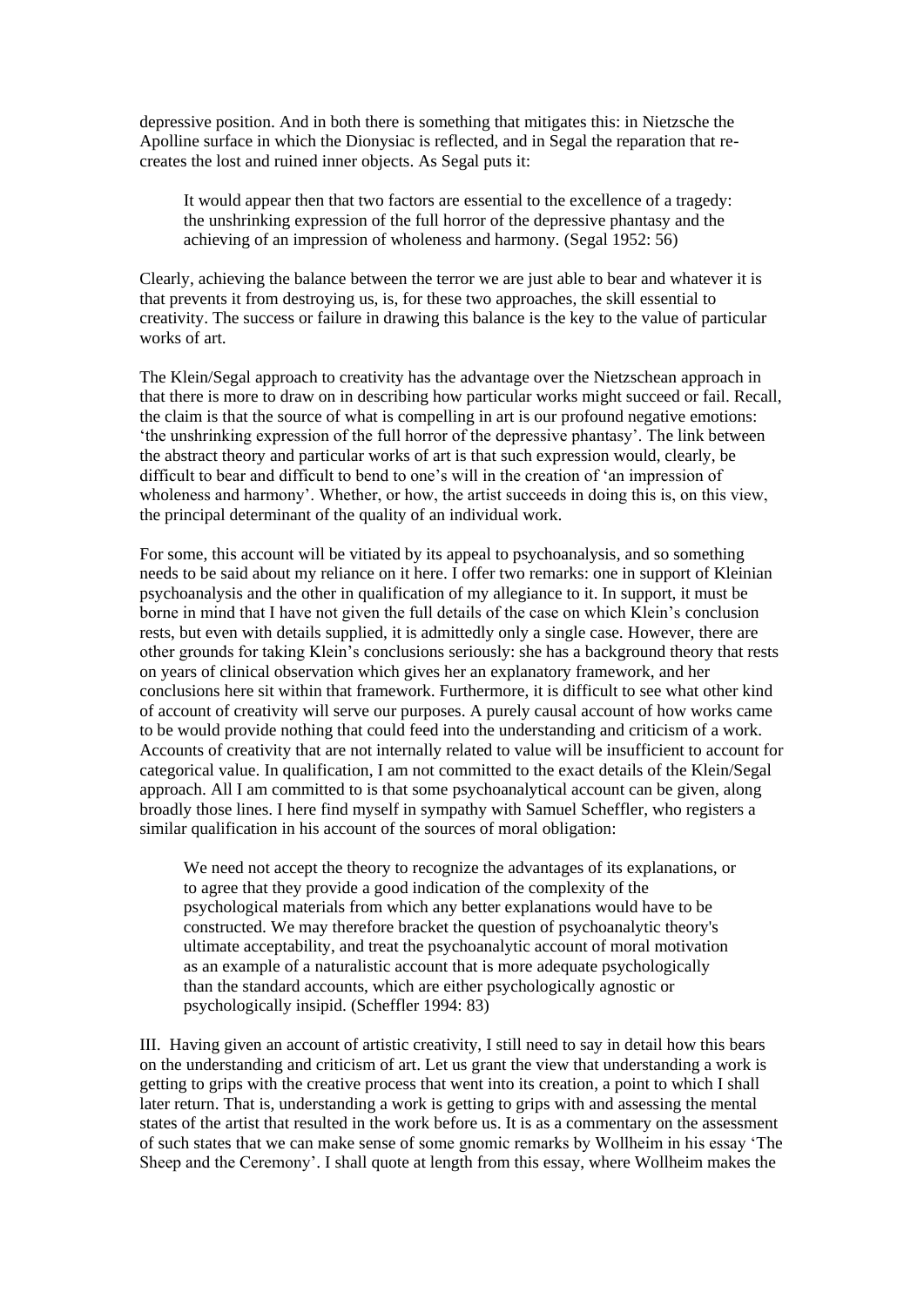startling claim that there is only one way in which creativity can add to the significance of a work of art.

It is no small mark of the austerity, of the high seriousness, of art that, while there are several ways in which the activity of making the work can detract from its significance, there is only one way in which it can add to it. It can add to it only when that activity constitutes a process of self-knowledge – with all that that implies: for self-knowledge invariably brings in train self-change, selfreparation. …Contrast this with ways in which the significance of the work is diminished by the nature of the artist's activity. I shall indicate two ways in which this may come about. First of all, the work of art may insufficiently, too imprecisely, fit the internal states that it is supposed to reflect, and, if this happens, not just any old how, but along a particular dimension, in that something felt to be shameful or degrading or frightening, something… whose outward manifestation could not be steadily contemplated, fails to get externalised, then the artist, in making the work of art, not only fails to acquire self-knowledge, he strenuously attains to self-error… The second way in which the creative process can contribute negatively to the expressive value of the work is this: The fit between outer and inner need leave nothing to be desired… Nevertheless, the increment in self-knowledge that might reasonably be expected of the creative process does not occur, and the reason why is to do with the spirit in which the process was undertaken...the artist may wish to triumph over what the work could show him; he may want to disown it, or treat it as the belonging of another; he may make it serve his designs upon the spectator, to lure him or to scandalize him. But, whatever the fine detail of the motive, the upshot is the same. The artist has externalized some mental constellation so as to rid himself of it, or of its consequences, and this [is a] way in which the creative process can contribute negatively to the expressive value of the work... (Wollheim 1979: 11-12)

But what, to get to the important question, is valuable about such understanding? First, there is the mere fact that certain objects, particularly artefacts, can reflect complex conditions of the mind. As Wollheim says,

mere fit…between the inner and the outer is something to which in itself we are inclined to assign value: value, moreover, which we think of as related to significance or meaning. The inclination rests, I take it, upon the thought that fit humanizes nature, or that through fit we make ourselves at home within the world. (Wollheim 1979: 8)

This value is irrespective of whatever value we might place on the mental state itself. However, as the above quotation from 'The Sheep and the Ceremony' makes clear, that too will have value. To quote from Wollheim again: we expose our inner life to the light of day, 'and it is no small matter…whether what is exposed can stand up to the test' (Wollheim 1979: 9).

Wollheim provides us with the elements for an account of the value of art: creation is a process of self-knowledge in which the artist draws from deep inside. These painfully-won mental states then cause the painter to mark the canvas as he or she does in the expectation that these will bring about a certain experience in the spectator. This drives us towards the familiar debate on the relation between the meaning a spectator finds in a work of art and the mental states of the artist who created it. Specifying the role of the spectator that allows him or her to experience the value of art was one of the motivations for Wollheim's lifelong adherence to his singular and slightly peculiar version of actual intentionalism about art.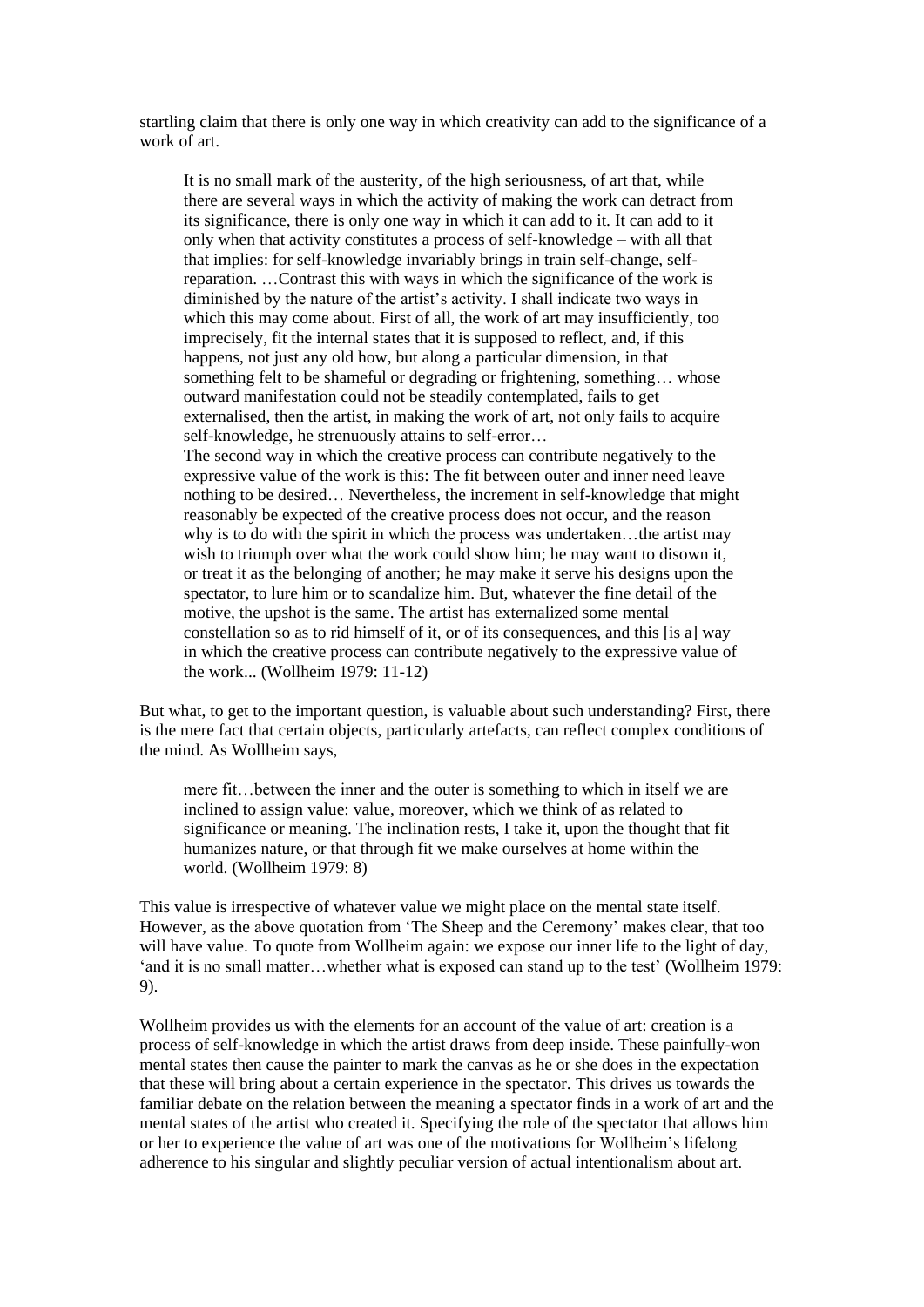It is not, however, easy to situate Wollheim in the ongoing debate around the relevance to interpretation of an artist's intentions. The standard criticism of actual intentionalism is neatly summed up by Wimsatt and Beardsley in their famous paper when they remark that 'Critical enquiries are not settled by consulting the oracle' (Wimsatt and Beardsley 1954: 13). That is, if the meaning of a work is given by the intentions of the creator, it appears to follow that the sensible way to resolve critical questions would be to consult the creator as to what his or her intentions were. As Wimsatt and Beardsley point out, this conclusion is unacceptable.

But Wimsatt and Beardsley's objection assumes two things. First, that works of art are acts of communication; the artist is trying to tell us something and the point of art is to grasp what it is he or she is trying to tell us. Second, that an artist has an intention, of which the artist is conscious, that his or her work should mean such-and-such, and the artist makes the work such that a spectator can discern that it indeed means such-and-such.

Although it is easy to imagine particular works in which one or both of these are true, neither assumption holds generally. The first simply asks the wrong question. It is only if we assume the model of 'art-as-communication' that the right question would be 'What is this work trying to tell me?' The relevant question, rather, is something like 'When I am engaging with a work of art, what am I doing?', to which Wollheim returns the answer 'retrieving actual intentions'. We do not need to consider whether to engage with the work or instead consult the creator since we are already doing both. The second assumption presupposes a quite hopeless view of creativity. For Wollheim works of art, and specifically, paintings, come about in virtue of certain states of mind of the artist, the fact that those states of mind cause the artist to mark the canvas in a certain way, and the fact that the artists is able to anticipate the experience the spectator will have on looking at the canvas (Wollheim 1987: 44). The relation between the mental states of the artist and how they mark the canvas involves, amongst other things, clarification of some of those states, the manipulation of the canvas so that it becomes a suitable object on which to project some states, and the retrieval of some states from the unconscious. Not only is there no fully-formed intention prior to the making, but there is no reason to think that artists are always conscious of what they are doing before they actually do it.

It is more difficult to pinpoint the difference between a Wollheimian actual intentionalism and the kind of hypothetical intentionalism espoused by Jerrold Levinson and others. <sup>2</sup> Levinson's view is roughly that work meaning is a matter of utterance meaning: namely, what an appropriate spectator would most reasonably take the artist to mean in putting forward this particular work in a given communicative context (Levinson 1998: 150). Levinson himself is rightly puzzled as to where the difference between him and Wollheim might lie. Wollheim's interest, as we have seen, is in the intentions manifest in the surface of the work. However, as Levinson says, such intentions 'cannot be thought of as an independent condition to which viewers' responses can be held accountable, but can only be understood in terms the responses of appropriately primed and backgrounded viewers being the ones they were intended to be' (Levinson 1998: 250). Hypothetical intentionalism would give Wollheim all he needs; no further constraint on interpretation is given by appeal to intentions.

It might be thought that Levinson is wrong that intentions do not provide an independent constraint on interpretation. After all, there are facts about intention that would not be available to viewers of the work in the absence of background knowledge. Intentions might be realised but only to a degree; some parts of the work might have come about by design and others by accident; there could have been a change of mind, or the artist could have stuck to his or her intention and failed in it and more besides (Wollheim 1980: 188-194). This does seem a contrast between the two views. However, we must first enter a caveat: much of what is available to Wollheim's critic will be available to Levinson's critic as Levinson allows his

<u>.</u>

<sup>&</sup>lt;sup>2</sup> Such as Gregory Currie and Alexander Nehamas (Nehamas 1981; Currie 1993)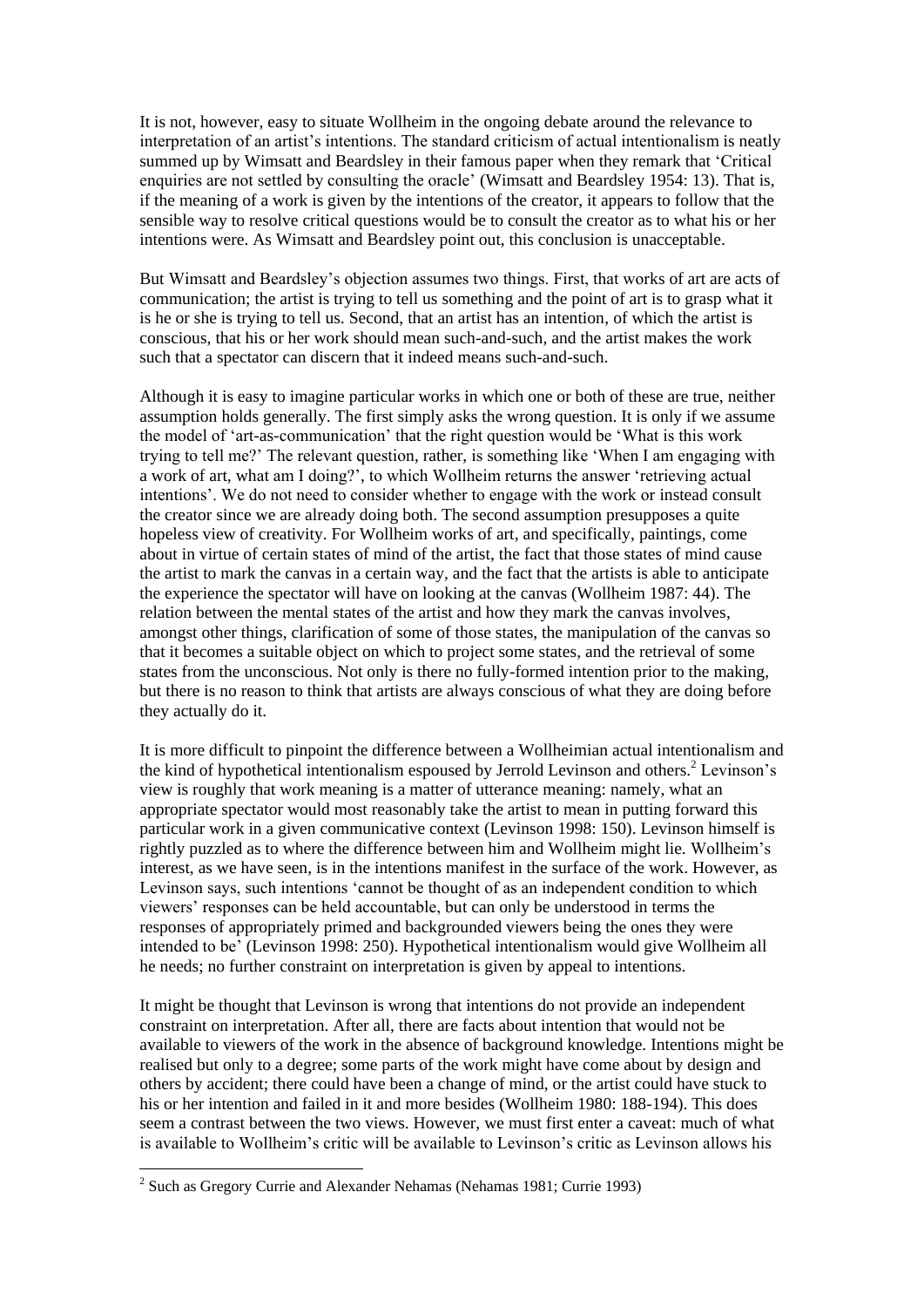critic (as we have seen) to be 'appropriately primed and backgrounded'. That is, Levinson's critic can know nearly as much about the nature of the artist and the circumstances of the work's production as Wollheim's critic. I say 'nearly as much' because Levinson explicitly disallows appeal to 'the author's actual pronouncements of intent to mean or convey this or that', arguing that such an appeal would be 'contrary to the ground rules of the game of literary decipherment' (Levinson 1992: 207-208).<sup>3</sup> As Wollheim does allow such appeals it looks as if we have at least this difference between the two views.

Appreciating why this interpretation of the differences misconstrues the debate returns us from this digression on interpretation to the value of the negative emotions in art. As we have seen, Wollheim allows that knowledge of the artist's state of mind, gained independently of experiencing the work, can feed into our interpretation of that work. This, however, is not the core of his thought. The important contrast between Wollheim and Levinson (and other contributors to the debate<sup>4</sup>) lies in the different conceptions of the relation between an artist's intentions and the work of art that the artist produces.

Here is Levinson defending his view that the critics should disregard 'actual pronouncements of intent to mean or convey this or that':

The artist's *state of mind* is not our ultimate goal as interpreters of literary works, but rather what meaning can be ascribed to those works, albeit as indissociable *products* of those very particular communicative agents… (Levinson 2002: 306)

And here is Wollheim in a revealing – and at the same time rather amusing – description of his critical method:

I evolved a way of looking at painting which was massively time-consuming and deeply rewarding. For I came to recognize that it often took the first hour or so in front of a painting for stray associations or motivated misperceptions to settle down, and it was only then, with the same amount of time or more to spend looking at it, that the picture could be relied upon to disclose itself as it was…To the experience, to the hard-won experience, of painting, I then recruited the findings of psychology, and in particular the hypotheses of psychoanalysis, in order to grasp the intention of the artist as the picture revealed it. (Wollheim 1987: 8)

The task of the critic, for Wollheim, is to bring to the understanding of art an extremely rich conception of human nature. He or she needs to retrieve the creative process which includes, as an important part, understanding the way in which the artist worked through the depressive position to reparation and bought the two into an impression of balance. It also includes grasping the role of the artist's unconscious, his or her attempts at complex projection, and more besides. The nature of this highly refined and fine-grained engagement with the artist's creative process dissolves Levinson's distinction between the artist's state of mind and the meaning that can be ascribed to the work. The deceptive appearance of similarity between Wollheim's view and the current literature stems from construing his view as stateable in terms of some kind of communicative act. But it is not. The issue for Wollheim is not one of

1

 $3$  Although not directly relevant to the argument here, it seems open to Levinson to take a different view: namely, allow the critic to make use of such statements as simply one more piece of evidence in the mix. Provided the statements are (a) answerable to the experience of the work and (b) not regarded as authoritative I do not see how they are a threat to the hypothetical intentionalist position (Stecker 1997: 200-202). Were Levinson to allow this, however, then the contrast with Wollheim's view would likely vanish.

<sup>&</sup>lt;sup>4</sup> See for example Noel Carroll's recent Wollheim Memorial Lecture. Although this is much to agree with in Carroll's essay, I do not think he takes sufficient account of this point (Carroll 2011).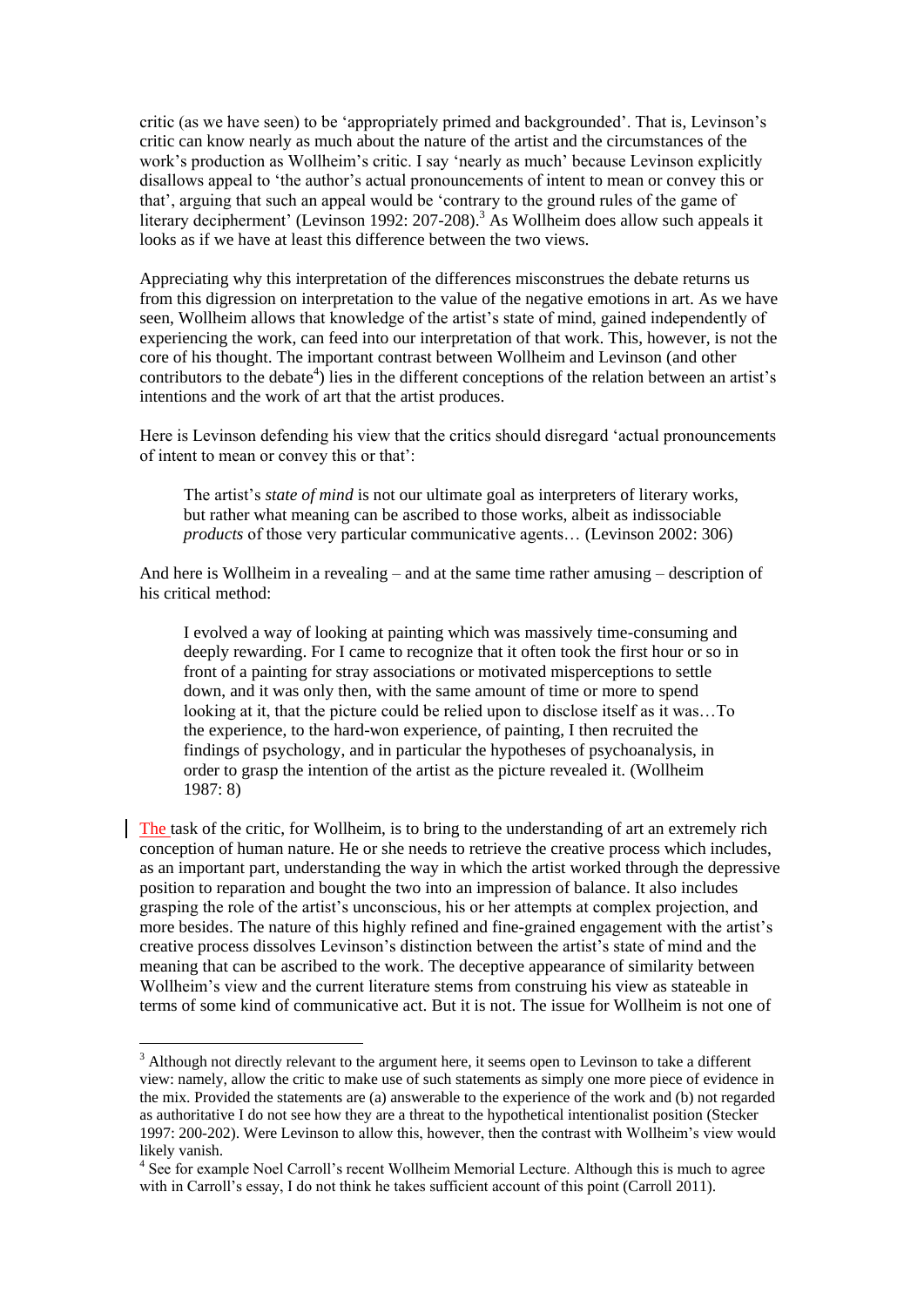working out *prior* intentions, communicative or otherwise; rather, for him, what we experience in the surface of the work, albeit in a bafflingly complex way, are the *actual* intentions that went into its creation.

IV. How, if at all, does the position argued for in this paper relate to the 'paradox of tragedy'? Recall, the 'paradox' arises out of the inconsistency between the fact that we are motivated to engage with works that arouse the negative emotions and the hedonic theory of motivation. Given the hedonic theory of motivation, all that is required for the problem to arise is that a work arouses a negative emotion. Thus the problem arises regardless of the quality of the art: encompasses canonical art works (such as *King Lear*) as well as grindhouse movies, horror movies, and the like. To reflect this generality, Berys Gaut has renamed it 'the paradox of the enjoyment of negative emotions' (Gaut 1993: 333). As the position argued for in this paper has nothing to say about such works generally (as it only concerns works that are art in Wollheim's sense) it is not likely to contribute to a solution. Furthermore, I do not think the problem arises in any simple sense for Wollheimian art. If this is right, it should greatly diminish the significance of the problem for aestheticians.

In order to state the paradox one needs to distinguish works that arouse negative emotions from those that do not arouse negative emotions. This already suggests the problem does not arise for Wollheimian art as the account I have given allows no such distinction: *all* artistic creativity has its source in working through early psychic trauma. However, surely one can put that to one side. Whatever the account of creativity there will still be *some* kind of division between works that depict state of affairs apt to arouse the negative emotions and works that depict states of affairs that are not apt to arouse the negative emotions. The 'paradox of the negative emotions' will arise for works of the first sort but not for works of the second. However, as one would expect of an account of creativity rooted in psychoanalysis, the state of affairs a work depicts is only the beginning of the story about its content. We can see this if we look at some examples of Wollheim's commentary on a particular work.

Titian's *The Flaying of Marsyas* depicts Apollo and his companions removing the skin from the still-living satyr. The state of affairs depicted is truly horrendous: Marsyas' body is suspended upside down from a tree. His skin is half off, and the dripping blood has made pools which are being lapped at by a small dog. Various spectators look on. One reason Wollheim picks this picture to discuss is that it presents a problem for criticism. An interpretation of the work in terms of iconography has it as demonstrating 'joy, elation, and triumphant righteousness…the victory of what is higher in nature over what is lower.' This can take various forms: the triumph of rationality over the senses, the ascent of man from the world of confusion into the realm of eternal harmony, or the triumph of the soul over the body. The difficulty is in our being able to the experience the picture in that manner (Wollheim 1987: 324). According to the account I have presented, however, what the picture is about is not the state of affairs it depicts but rather what the depiction of this state of affairs meant to the artist. In a startling five pages of criticism, Wollheim attempts to disentangle the metaphorical, representational, expressive, and textual content of the picture and emerges with the view that Titian's intentions, and thus the correct way to experience the work, are indeed positive. What the painting is about is indeed 'the victory of the soul over the body' (Wollheim 1987: 326). 5 In short, the negative emotions provoked by a work's depicted content feature in our engagement with such works as only one element, which interacts with a number of other elements, in an exceptionally complicated episode. It follows that, in

1

<sup>5</sup> In contrast, works that appear innocent can be traumatic. John Constable's *Hadleigh Castle* (which, unsurprisingly, depicts Hadleigh Castle) is described as 'deeply harrowing' and Monet's *The Seine in Thaw* (which, again unsurprisingly, depicts the Seine in thaw) is described as 'expressing sorry, and regret, and the slow recovery from sorrow sustained by the abandonment of old regrets' (Wollheim 1987: 86, 95).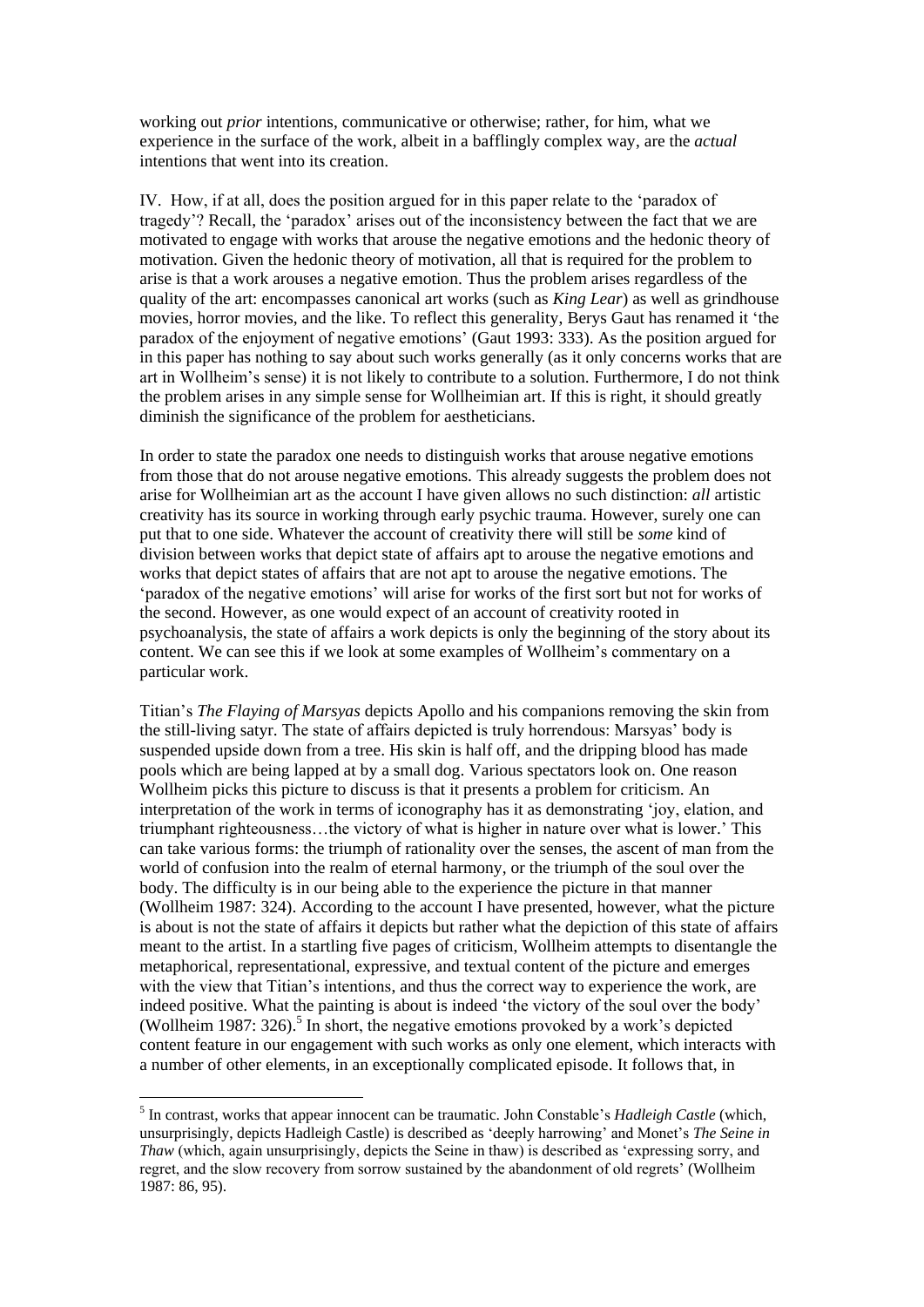themselves, they do not raise any issues concerning either our motivation to engage with the works or in what we get out of them.

With this in mind, we can return to Smuts' two questions and ask how they bear on Wollheimian art.

The *motivational question* asks: Why is it that people want to see putatively painful art? And, the *difference question* asks: Why are people more willing to experience painful affect in response to art than in their normal lives? (Smuts 2009: 43)

The motivational question, applied to painting, asks why we would want to engage with a painting when such an engagement would require us to retrieve, and perhaps work through, some harrowing mental episodes. It was exactly the problem of finding an account of our motivation that was adequate to our engagement with art that drove us to seeking an answer in psychoanalysis. Our motivations for engaging with art are built deep into our natures. The difference question, applied to painting, is easier to answer. Artworks, and the paintings among them, are different from 'our normal lives'. They are essentially sites where the human mind is laid bare and its complexities revealed, and nothing in the non-artistic realm is, in this respect, remotely comparable. Hence, if we want the rewards offered by art, art is the only place we are going to find them.<sup>6</sup>

- Budd, M. (2007). 'The Intersubjective Validity of Aesthetic Judgements'. Aesthetic Essays. Oxford, Oxford University Press**:** 62-104.
- Carroll, N. (2011). 'Art Interpretation.' The British Journal of Aesthetics **51**(2): 117-135. Currie, G. (1993). 'Interpretation and Objectivity.' Mind(102): 413-428.
- 
- Gaut, B. (1993). 'The Paradox of Horror.' The British Journal of Aesthetics **33**(4): 333-345.
- Hughes, R. (1991). Nothing If Not Critical: Selected Essays on Art and Artists. London, Harvill.
- Kant, I. (1948). Groundwork of the Metaphysic of Morals (published as The Moral Law). London, Hutchinson.
- Klein, M. (1929). 'Infantile Anxiety Situations Reflected in a Work of Art and in the Creative Impulse.' The Selected Melanie Klein. J. Mitchell. London, Penguin**:** 84-94.
- Lear, J. (1999). Love and Its Place in Nature: A Philosophical Interpretation of Freudian Psychoanalysis. Yale, Yale University Press.
- Levinson, J. (1992). 'Intention and Interpretation in Literature.' The Pleasures of Aesthetics. Ithaca and London, Cornell University Press**:** 175-213.
- Levinson, J. (1992). 'Musical Profundity Misplaced.' The Journal of Aesthetics and Art Criticism **50**(1): 58-60.
- Levinson, J. (1998). 'Wollheim on Pictorial Representation.' Contemplating Art: Essays in Aesthetics. Oxford, Clarendon Press**:** 239-251.
- Levinson, J. (2002). 'Hypothetical Intentionalism: Statement, Objections, and Replies.' Contemplating Art: Essays in Aesthetics. Oxford, Clarendon Press**:** 302-311.
- Longuenesse, B. (2012). 'Freud and Philosophy.' Supplementary Proceedings of the Aristotelian Society **LXXXVI**: 19-39.

<u>.</u>

McDowell, J. (1978). 'Are Moral Requirements Hypothetical Imperatives?' Supplementary Proceedings of the Aristotelian Society **52**: 13-29.

 $6$  Versions of this paper have been read to Philosophy Departments at the Open University, and the Universities of Leuven, Auckland, Waikato, and Singapore. I am very grateful to the hospitality shown, and for all the comments I received, on those very enjoyable occasions. I am also very grateful to Jerrold Levinson for his forbearance, and for suggestions that have greatly improved the paper.